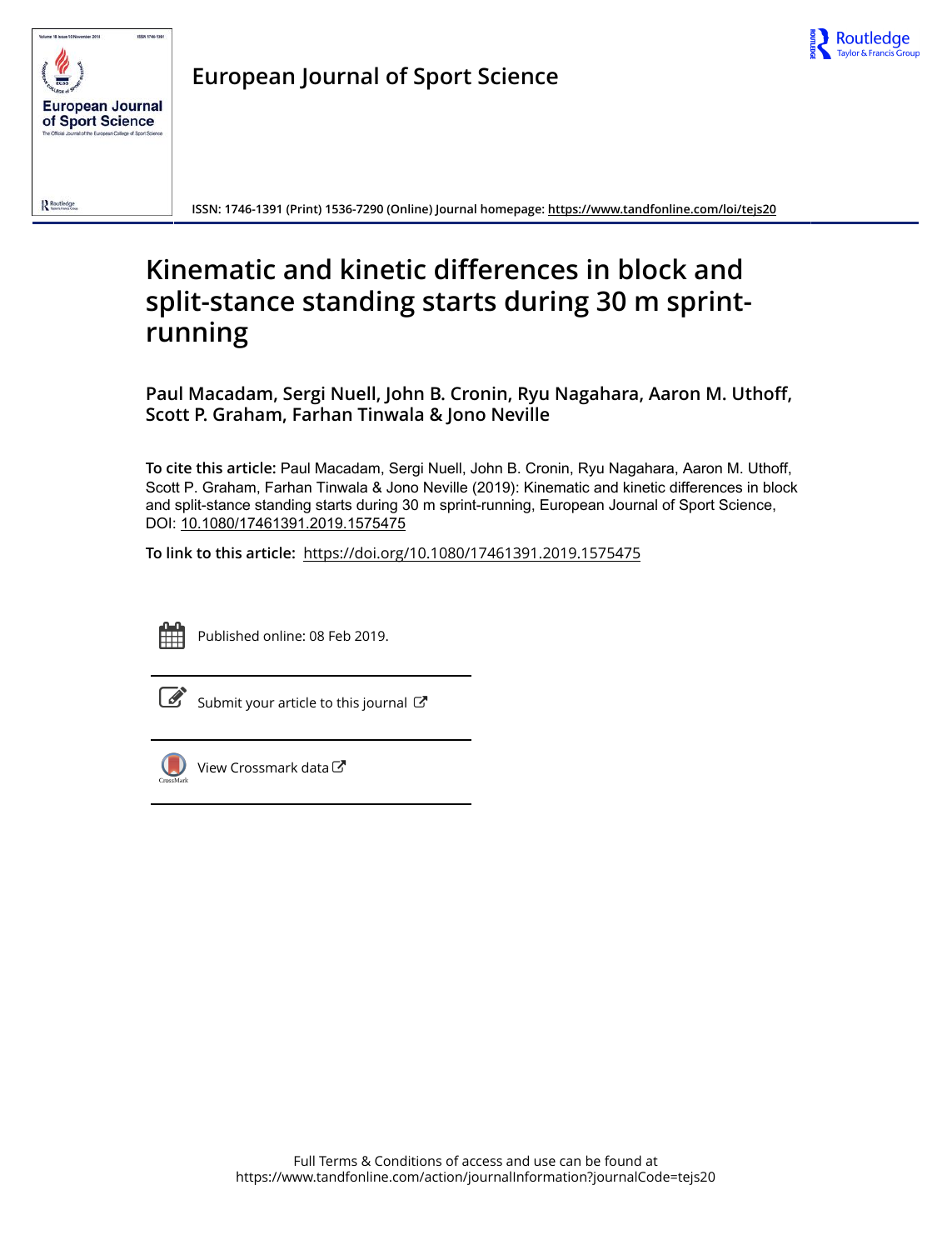

#### <span id="page-1-0"></span>ORIGINAL ARTICLE

## Kinematic and kinetic differences in block and split-stance standing starts during 30 m sprint-running

### PAUL MACADAM  $\mathbf{O}^1$ , SERGI NUELL<sup>2</sup>, JOHN B. CRONIN<sup>13</sup>, RYU NAGAHARA  $\mathbf{O}^4$ , AARON M. UTHOFF<sup>1</sup>, SCOTT P. GRAHAM<sup>5</sup>, FARHAN TINWALA<sup>1</sup>, & JONO NEVILLE<sup>1</sup>

<sup>1</sup>Sports Performance Research Institute New Zealand (SPRINZ), AUT University, Auckland, New Zealand; <sup>2</sup>Institut Nacional d'Educació Física de Catalunya (INEFC), Universitat de Barcelona, Barcelona, Spain; <sup>3</sup>School or Exercise, Biomedical and Health Sciences, Edith Cowan University, Perth, Australia; <sup>4</sup>National Institute of Fitness and Sports in Kanoya, Kanoya, Kagoshima, Japan & <sup>5</sup>Institute for Health and Sport, Victoria University, Melbourne, Australia

#### Abstract

This study aimed to understand the kinematic and kinetic differences between two sprint starts: block and split-stance standing. Fourteen sub-elite male sprinters (100 m time:  $11.40 \pm 0.39$  s) performed block and split-stance standing starts sprints over 30 m of in-ground force platforms in a randomised order. Independent t-tests and repeated measures mixed model analysis of variance were used to analyse the between-condition variables across conditions, and over four step phases. Block start sprints resulted in significantly ( $p < .05$ ) faster 5 m (5.0%, effect size [ES] = 0.89) and 10 m (3.5%, ES = 0.82) times, but no significant differences were found at 20 and 30 m. No significant differences were found in any kinematic measure between starting positions. However, block starts resulted in significantly ( $p < .001$ ) greater propulsive impulses  $(6.8\%, ES = 1.35)$  and net anterior-posterior impulses  $(6.5\%, ES = 1.12)$  during steps 1–4, compared to the standing start. Block starts enable athletes to produce a greater amount of net anterior-posterior impulse during early accelerated sprinting, resulting in faster times up to 10 m. When seeking to improve initial acceleration performance, practitioners may wish to train athletes from a block start to improve horizontal force production.

Keywords: Acceleration, technique, velocity, impulse, sprint-training

#### Highlights

- . Block starts results in significantly faster times to 10 m compared to standing starts.
- . Block starts enable athletes to produce significantly greater propulsive impulses and net anterior-posterior impulses over the early phases of sprint acceleration.
- . Beyond 10 m, small differences in kinematics and kinetics were found between starting positions resulting in statistically comparable sprint times at 20 and 30 m.

#### Introduction

The start and initial acceleration phases are crucial components to the outcome of sprint-running performance (Bezodis, Salo, & Trewartha, [2015](#page-7-0); Willwacher et al., [2016](#page-8-0)). In sporting events, different starting positions are adopted to optimise sprint performance, for example, a crouch start (American football, track and field sprint events) or a standing start (soccer, rugby, and basketball) (Macadam, Cronin, Uthoff, Johnston, & Knicker, [2018](#page-8-0); Slawinski et al., [2017\)](#page-8-0). For a crouched start, athletes can use starting blocks in a four-point stance (track and field) or a threepoint contact position without blocks (American football), while standing starts are often performed from a spilt-stance or parallel stance position. In a crouched start, the athlete's centre of mass is positioned lower down and further back from the starting line than in the standing position (Salo & Bezodis, [2004\)](#page-8-0). When using starting blocks, the crouched position enables an athlete to maximise the forward-directed component of ground reaction force (GRF), leading to

Correspondence. Paul Macadam, Sport Research Institute of New Zealand (SPRINZ), AUT University, 17 Antares Place, 0632, Auckland, New Zealand. E-mail: [paul.macadam@gmail.com](mailto:paul.macadam@gmail.com)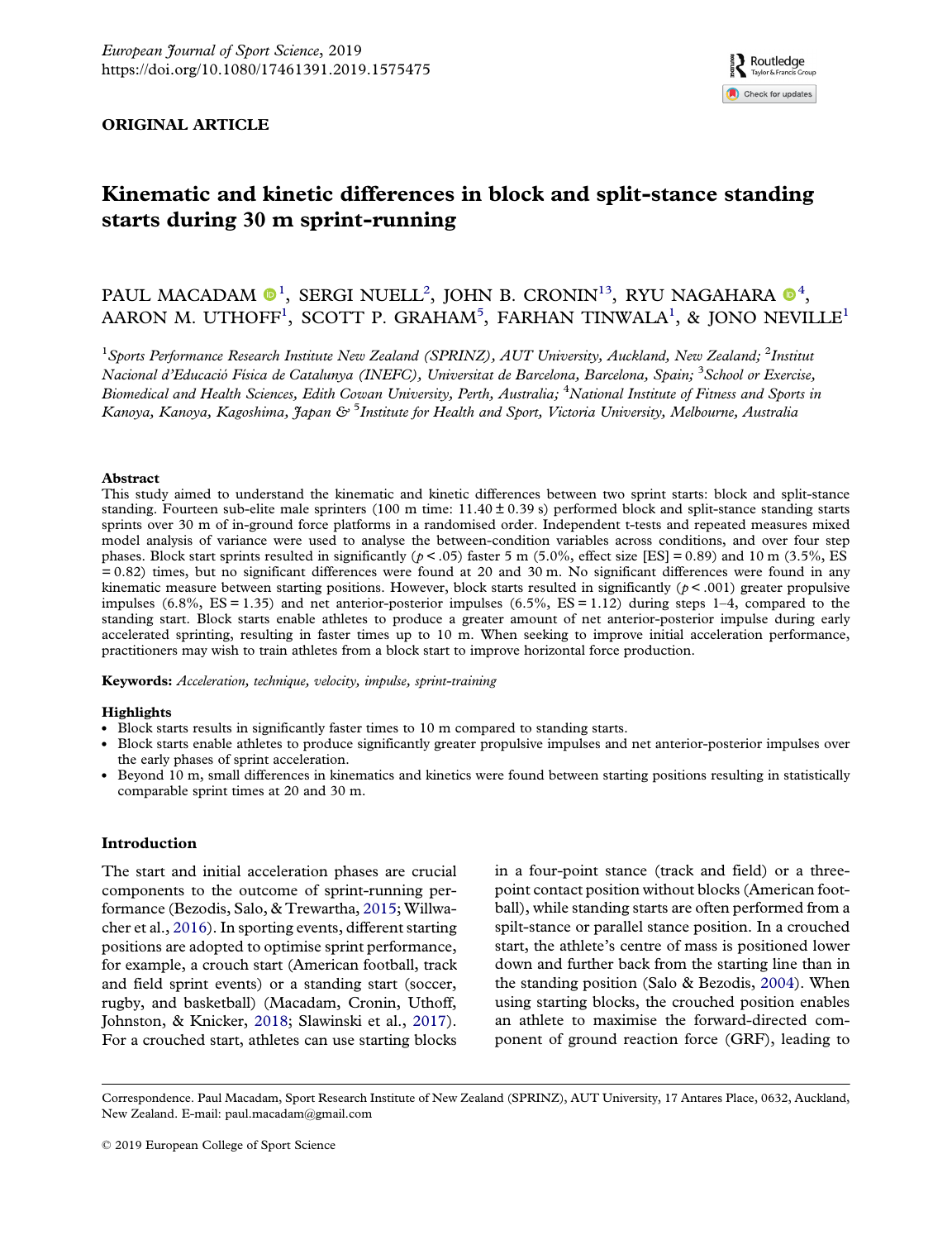<span id="page-2-0"></span>greater forward horizontal acceleration, which is vital for the start and acceleration phases of a sprint (Cusick, Lund, & Ficklin, [2014](#page-7-0)). Though a block start is compulsory for all sprint-running events up to 400 m, for athletes in relay races only the first athlete uses starting blocks, while athletes running the subsequent sections of the event must decide whether to adopt a three-point start, or a standing start (Salo & Bezodis, [2004](#page-8-0)). Moreover, though information from block starts provides important understanding for track sprint performance, it is less relevant to team-sport athletes who accelerate from a standing position.

The standing start position has not been subjected to the same analysis as the crouched start. Ostarello ([2001\)](#page-8-0) summarised earlier research, which suggested that some practitioners have noted the standing start is easier to teach than the crouched start, results in quicker attainment of an upright position and full running stride; and can be faster over short distances up to 30 m. Comparisons between different crouch and standing starts have led to mixed findings. During the initial phase of accelerated sprinting, the block start was shown to be significantly faster (2.5  $m = 14.2 - 23.4\%, 5 m = 9.4 - 16.6\%$  than a standing start position in male Division I collegiate American football players (Cusick et al., [2014\)](#page-7-0). Similarly, results from physical educational students with mixed sporting backgrounds, found that 5 m sprint times were significantly faster (4.4–11.7%) following a crouched three-point start position compared to three different standing starts (parallel, jump, and false start positions) (Slawinski et al., [2017\)](#page-8-0). Moreover, the crouched start resulted in significantly greater maximal power and mean horizontal force with a more forward orientation of the resultant force at take-off (Slawinski et al., [2017](#page-8-0)). Over greater distances (40 m), Haugen, Tønnessen, and Seiler [\(2012\)](#page-7-0) found standing starts were faster than crouched starts (three-point contact and block) in track and field male and female athletes during a reliability study. Of note, block start performance depends on specific technical skills (Debaere, Delecluse, Aerenhouts, Hagman, & Jonkers, [2013](#page-7-0)), therefore, for athletes with a lack of experience in this start, the results can vary. Finally, no significant difference between block and standing starts for the times to reach either the 25 or 50 m marks were found in trained male and female university track sprinters (Salo & Bezodis, [2004\)](#page-8-0). Thus, it is not clear whether a crouched or standing start is more advantageous for track and field athletes, and whether differences in the GRF and its orientation could explain the differences found between starting positions. As only one study has compared starting positions with a single force plate for kinetic analysis

(Slawinski et al., [2017](#page-8-0)), and kinematic analysis is lacking beyond 5 m, further research is required. Moreover, as step kinematics and kinetics are thought to be key determinants of sprinting performance (Hunter, Marshall, & McNair, [2005](#page-8-0); Morin et al., [2012\)](#page-8-0), and are a result of a combination of complex interactions through the human system (Nagahara, Takai, Kanehisa, & Fukunaga, [2018\)](#page-8-0), investigating differences in these variables between starting positions is required to further our understanding.

Therefore, the aim of this study was to investigate 30 m over ground sprint-running performance between two starting styles: four-point block and split-stance standing, and the associated kinematic and kinetic characteristics with each start position. Insights into this area may provide a greater understanding of starting technique and knowledge on how different start positions can lead to mechanically-enhanced sprint start performance. It was hypothesised that block starts of sub-elite sprinters would result in faster sprint times due to greater propulsive forces generated from block take-off, compared to standing starts.

#### Methods

#### Subjects

Fourteen well-trained Japanese male sprinters (age:  $20.6 \pm 1.16$  years; body mass:  $65.3 \pm 4.9$  kg; height:  $172.8 \pm 3.9$  cm; personal best 100 m race time:  $11.40 \pm 0.39$  s) volunteered to participate in this study. All participants were informed about the objective and potential risks and benefits of the study prior to giving their written consent. None of the participants reported any musculo-skeletal injuries prior to or during the study.

#### Experimental design

A cross-sectional design was used to investigate the kinematic and kinetic characteristics of sprinting between two starting styles: four-point block and split-stance standing over an entire 30 m distance. Approval for the experiment was obtained from the local ethics committee. This study was conducted in accordance with the Declaration of Helsinki.

#### Procedures

The testing was conducted on an indoor track with athletic track surface. Each athlete completed his own individual warm-up comprising of progressive running drills interspersed with dynamic stretching and submaximal runs (30 m) ranging from 50% to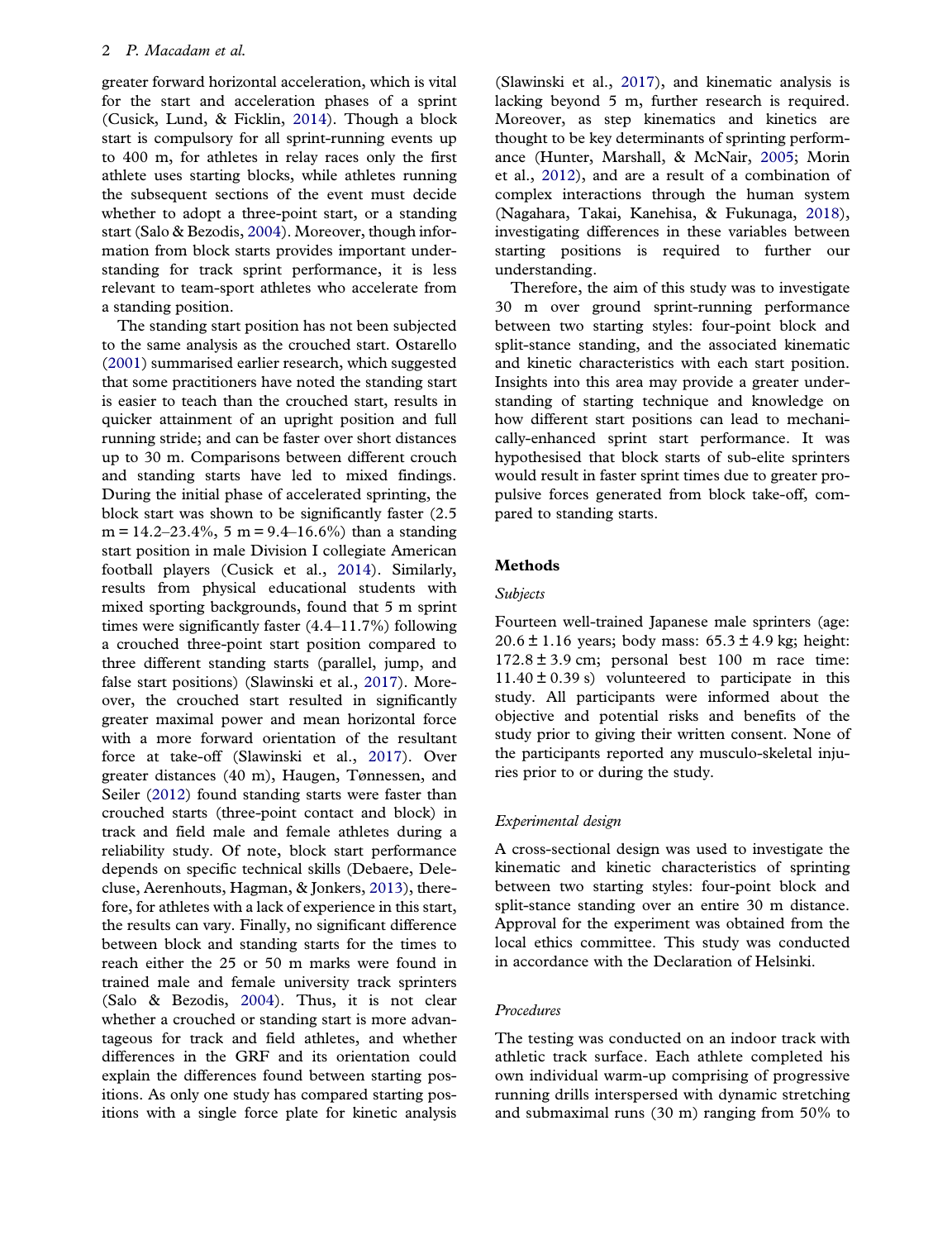<span id="page-3-0"></span>

Figure 1. Examples of block (A), and split stance standing (B) start positions.

90% of maximal effort. Thereafter, participants, performed two maximal effort sprints over 30 m for two different start positions: (1) block and (2) split-stance standing (Figure 1) in a randomised order.

Subjects chose their own preferred block spacing and angles for the block start. The split-stance standing start was completed with the toes of one foot positioned just behind the start line and the other foot placed at a self-selected distance behind the front foot (no blocks or hand contact). Subjects were instructed not to use rocking or swinging motions before the start. Trials were separated by five to tenminutes of passive recovery, dependent on individual requirements. Athletes performed all trials wearing track spike shoes and tight-fitting clothing. For both starts, one experimenter provided a start signal using an electronic starting gun (Digi Pistol, Molten, Hiroshima, Japan), in the same manner used in official 100-m races. The fastest trial based on 30 m sprint time (explained below) from each condition was used for subsequent data processing and analysis.

Step kinematics and kinetics were quantified using thirty in-ground force platforms (TF-90100, Tec Gihan, Uji, Japan; 1000 Hz) which quantified GRF data (Nagahara et al., [2018;](#page-8-0) Nagahara, Mizutani, Matsuo, Kanehisa, & Fukunaga, [2017b](#page-8-0)). The electronic starting gun connected to an operating computer provided the synchronisation for the timer and force platforms. The electronic starting system also started a laser distance measurement system (301, Jenoptik, Jena, Germany; 100 Hz), which quantified 5, 10, 20, and 30 m sprint times. Raw distance data was used to quantify the sprint times and no filter or model was applied. The laser device was positioned on a tripod at a height of 1 m and placed at a distance of 5.5 m behind the start line.

Step-to-step kinematic variables over 30 m were generated from GRF data using MATLAB (V2018a, Mathworks, Natick, Massachusetts, USA). In order to eliminate the influence of random noise and accurately detect the ground contact and flight phases of the step cycle, GRF signals were filtered using a Butterworth low-pass digital filter at a cut-off frequency of 50 Hz (Nagahara et al., [2017b](#page-8-0); Nagahara et al., [2018\)](#page-8-0). Contact time and flight time were considered when vertical GRF rose above and fell below 20 N. Using inverse step duration, step frequency was calculated from the foot strike of one leg to the foot strike of the other leg. The anterior-posterior distance between two contralateral foot positions determined step length. The centre of pressure in the anterior-posterior direction during the middle of the contact phase determined foot position at each step (Nagahara, Mizutani, Matsuo, Kanehisa, & Fukunaga, [2017a\)](#page-8-0). Time integration of three-dimensional GRFs were used to calculate impulses as per previous studies (Nagahara et al., [2017a;](#page-8-0) Nagahara et al., [2017b\)](#page-8-0). Therefore, vertical impulse, net medial-lateral impulse (medial forces were treated as positive and lateral forces as negative, thus net medial-lateral equals the sum of medial and lateral) (Nagahara et al., [2017b](#page-8-0)), propulsive impulse (positive values), braking impulse (negative values), and net horizontal impulse (sum of propulsive and braking) were calculated over the 30 m distance. The kinetic variables were normalised to the corresponding athlete's body mass to determine how much impulse was produced per kg body mass.

To understand how start positions affect different phases of accelerated sprinting, average values for every four steps from the 1st to the 16th were determined similarly to Girard, Brocherie, Morin, Degache, and Millet [\(2015](#page-7-0)) and Nagahara et al.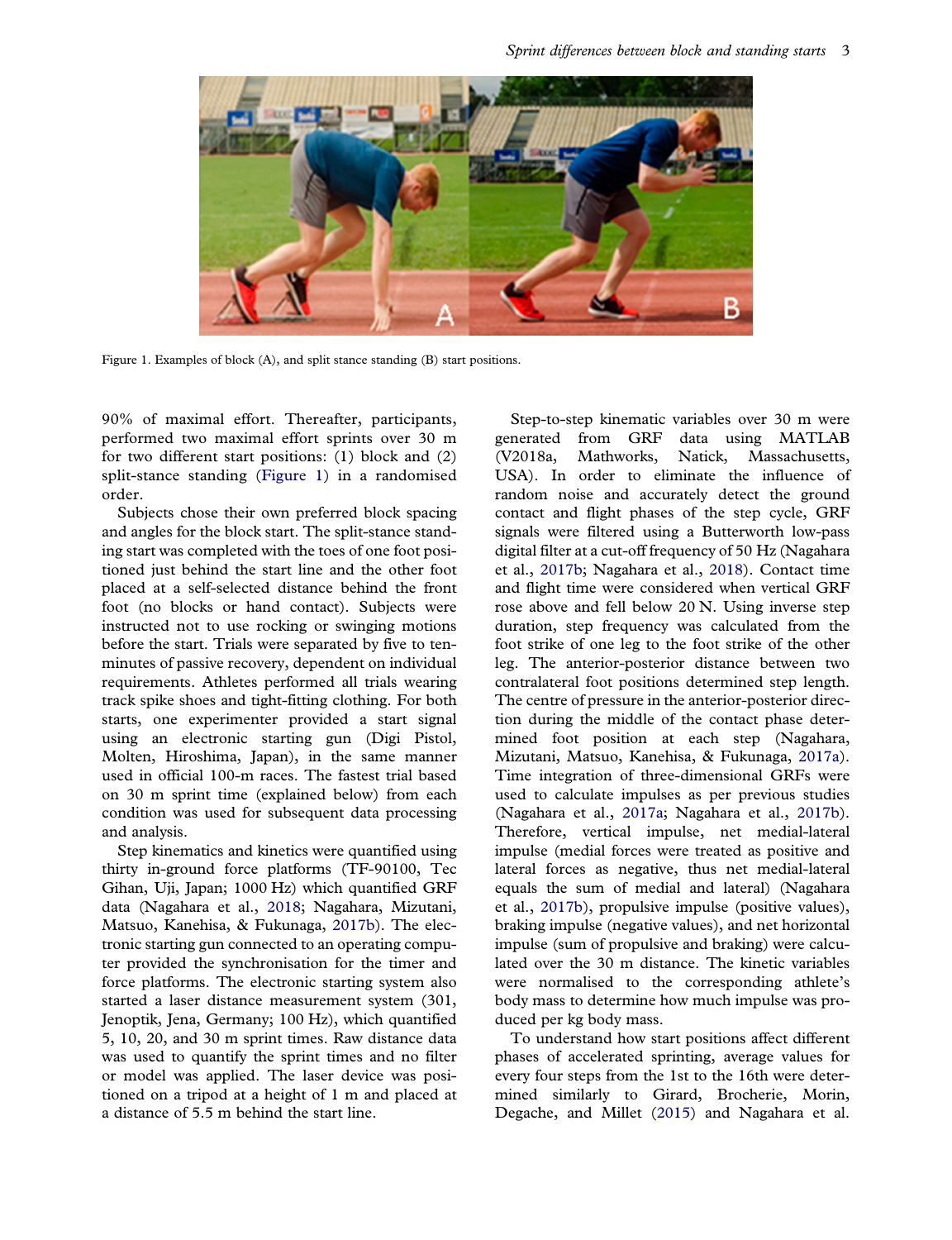#### <span id="page-4-0"></span>4 P. Macadam et al.

([2018\)](#page-8-0). Due to 16 steps being the smallest number taken over the 30 m sprint for all participants, we standardised the analysis number of steps to be 16. Accordingly, representing each variable up to 16 steps was quantified over four step phases (1st–4th, 5th–8th, 9th–12th and 13th–16th) and the average of 16 steps. Due to the specific muscular and technical demands represented during the block-clearing phase of sprinting (Debaere et al., [2013\)](#page-7-0), we did not include the block-clearing phase. Nor did we include the initial push-off steps from behind the start line form the standing start. Therefore, an equal number of steps were analysed from both starts as the first step after the start line was used for as the first step in both trials.

#### Statistical analyses

Descriptive statistics (means and standard deviations) were calculated for all statistical comparisons. All variables were found to be normally distributed as the Shapiro–Wilk's test had an alpha level >0.05. Independent t-tests were used to compare sprint times, and the average of all step values between groups. An analysis of variance (ANOVA) using repeated measures was used to analyse step kinematic and kinetic variables across the two start conditions over the four-step phases. Pairwise comparisons were carried out with Bonferroni post hoc correction. An alpha level of  $p < 0.05$  was selected. Effect sizes (ES) between conditions were evaluated using Cohen's d (Cohen, [1988\)](#page-7-0) and 90% confidence intervals (CI) were used. Practical interpretation of ES was evaluated as follows:  $< 0.2$  (trivial); 0.2-0.6 (small); 0.6–1.2 (moderate); 1.2–2.0 (large); > 2.0 (very large) (Hopkins, [2002\)](#page-7-0).

#### Results

Block start sprints resulted in significantly faster 5 m  $(5.0\%, p = .026, ES = 0.89)$  and 10 m  $(3.5\%, p)$  $= .040, ES = 0.82$  times compared to the standing start [\(Table I\)](#page-5-0). Although block starts were found to facilitate a moderate effect on sprint performance over the standing start at the 20 m  $(2.2\%, ES =$ 0.65) and 30 m  $(1.7\%, ES = 0.54)$  mark, these differences did not reach statistical significance. No significant differences were found between block and standing starts during the 10–20 m  $(-0.1\% , ES =$ 0.03) and 20–30 m (0.1%,  $ES = 0.06$ ) split times.

For the step kinematics, no significant betweengroup/start differences were found in average step kinematic variables, and over the four-step phases ([Table I\)](#page-5-0). For the within-group/start analysis, however, significant differences in all step kinematics were found for all step phases. In both conditions throughout the four-step phases, measures of step length and flight time increased, while step width and contact time decreased. Step frequency was found to increase up to steps 9–12, and then decrease at steps 13–16, for both conditions.

For kinetics, the only significant differences between group/start conditions were observed over steps 1–4, with block starts resulting in significantly  $(p < .001)$  greater propulsive impulse  $(6.8\%, ES =$ 1.35) and net anterior-posterior impulse (6.5%, ES = 1.12) ([Table II](#page-6-0)). For the within-group/start analysis, significant differences between step phases were found in both conditions for all kinetic measures. Throughout the four-step phases for both types of starts, braking impulse increased, while propulsive, net anterior-posterior and net medial-lateral impulses all decreased. For the block start, after the initial 4 steps, vertical impulse decreased during steps 5–8, but then increased during steps 9–12 onwards. While from the standing start, vertical impulse decreased during steps 5–8 and steps 9–12.

#### **Discussion**

This study determined how different start positions affected 30 m sprint performance and the associated kinematics and kinetics as quantified using 30 m of in-ground force plates. The main findings of this study were (1) block start sprints result in significantly faster 5 m  $(5.0\%, ES = 0.89)$  and 10 m  $(3.5\%, ES = 0.82)$  times, but not at the 20 and 30 m mark; (2) no significant between-group / start differences were found in any step kinematic measures; and, (3) block starts resulted in a significantly  $(p < .001)$  greater amount of propulsive impulse  $(6.8\%, ES = 1.35)$  and net anterior-posterior impulse  $(6.5\%, ES = 1.12)$  during steps 1–4. These findings provide previously unknown insights into the kinematic and kinetic characteristics associated with four-point block and split-stance standing starts position over an entire 30 m over-ground accelerated sprint. Although we hypothesised that block starts would result in faster sprint times, the current study demonstrates that block starts were only significantly faster than standing starts up to 10 m, most likely due to the greater propulsive forces found during early acceleration.

Performing sprints from a block start position resulted in significantly faster 5 and 10 m times, compared to a split-stance standing start position. Previous studies (Cusick et al., [2014;](#page-7-0) Slawinski et al., [2017\)](#page-8-0) have found 5 m sprint times were significantly faster from a three-point crouched and block start compared to a standing start, though this is the first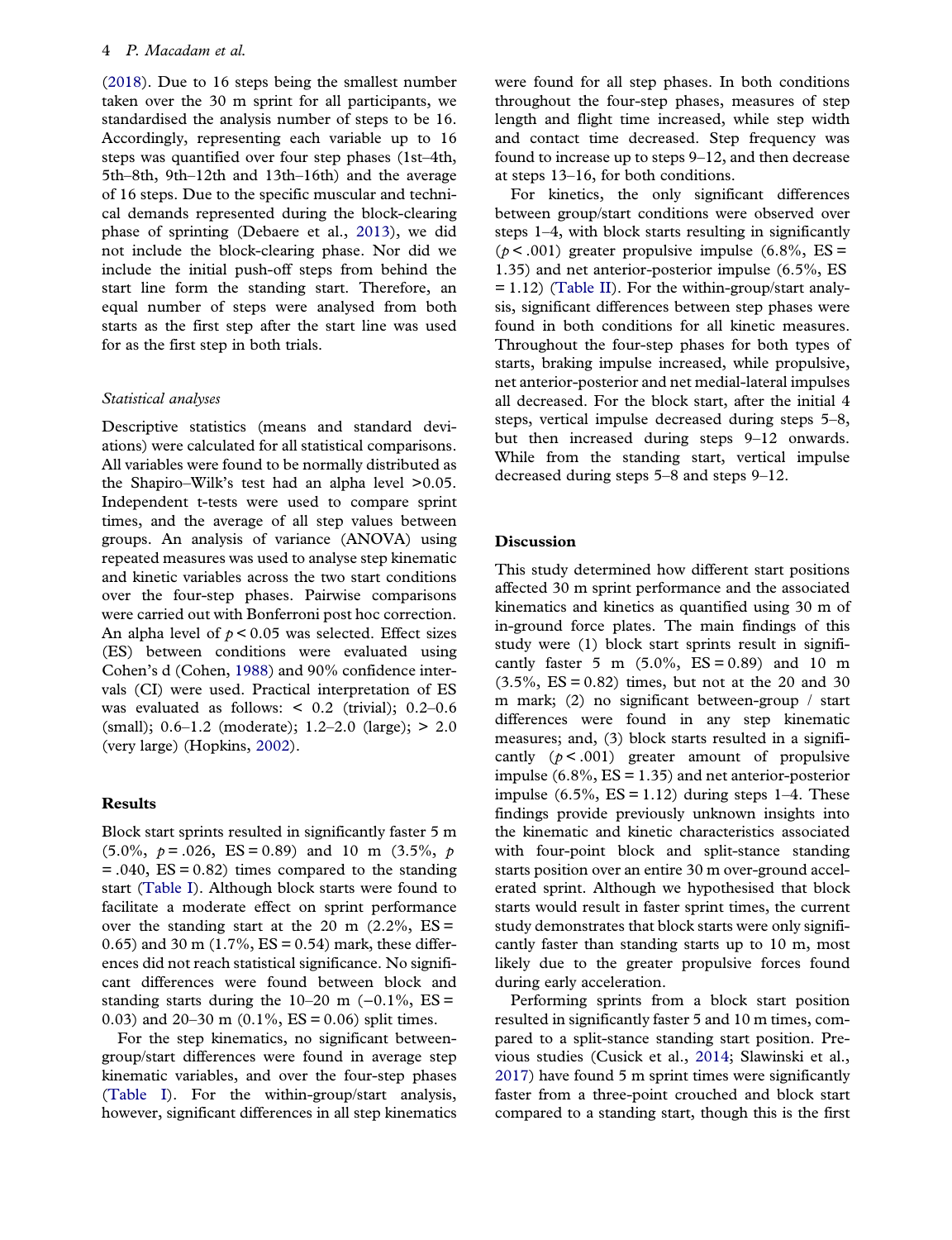<span id="page-5-0"></span>Table I. Sprint times and step kinematic changes (% and effect sizes) for block and standing start sprint-running over multiple phases of steps

|                           |             |                                   |                                   |                | <b>Effect</b> size         |
|---------------------------|-------------|-----------------------------------|-----------------------------------|----------------|----------------------------|
| Variable                  | Step phases | Block                             | Standing                          | Difference (%) | (90% confidence intervals) |
| $5m$ time $(s)$           |             | $1.46 \pm 0.05$                   | $1.54 \pm 0.11^*$                 | 5.0            | $0.89$ ( $-0.03$ : 1.82)   |
| $10 \text{ m}$ time $(s)$ |             | $2.17 \pm 0.07$                   | $2.23 \pm 0.11^*$                 | 3.5            | $0.82$ (-0.09: 1.74)       |
| $20$ m time $(s)$         |             | $3.39 \pm 0.09$                   | $3.47 \pm 0.13$                   | 2.2            | $0.65$ ( $-0.25$ : 1.55)   |
| $30 \text{ m}$ time $(s)$ |             | $4.53 \pm 0.12$                   | $4.60 \pm 0.16$                   | 1.7            | $0.54(-0.36:1.43)$         |
| $10-20$ m (s)             |             | $1.22 \pm 0.04$                   | $1.22 \pm 0.03$                   | $-0.1$         | $-0.03$ ( $-0.91$ : 0.85)  |
| $20 - 30$ m (s)           |             | $1.13 \pm 0.03$                   | $1.14 \pm 0.03$                   | 0.1            | $0.06$ ( $-0.82$ ; 0.94)   |
|                           | $1 - 4$     | $1.29 \pm 0.11$ bcde              | $1.34 \pm 0.11$ bcde              | 4.2            | $0.46$ (-0.44: 1.35)       |
|                           | $5 - 8$     | $1.69 \pm 0.11^{\text{acde}}$     | $1.72 \pm 0.12^{\text{acde}}$     | 1.6            | $0.26(-0.62:1.14)$         |
|                           | $9 - 12$    | $1.90 \pm 0.12^{abc}$             | $1.91 \pm 0.12^{abc}$             | 0.5            | $0.08$ ( $-0.80$ ; 0.96)   |
|                           | $13 - 16$   | $2.03 \pm 0.13$ <sup>abce</sup>   | $2.04 \pm 0.15^{\rm a bce}$       | 0.8            | $0.07$ (-0.81: 0.95)       |
| Step length (m)           | Average     | $1.73 \pm 0.11^{\text{abcd}}$     | $1.75 \pm 0.12$ <sup>abcd</sup>   | 1.6            | $0.17(-0.71:1.06)$         |
|                           | $1 - 4$     | $0.30 \pm 0.07$ <sup>bcde</sup>   | $0.30 \pm 0.06^{\text{bcde}}$     | 0.0            | $0.00 (-0.88: 0.88)$       |
|                           | $5 - 8$     | $0.22 \pm 0.06^{\rm acde}$        | $0.22 \pm 0.07$ <sup>acd</sup>    | 0.0            | $0.00$ ( $-0.88$ ; 0.88)   |
|                           | $9 - 12$    | $0.15 \pm 0.05^{\text{abde}}$     | $0.14 \pm 0.07^{\text{abde}}$     | $-4.4$         | $-0.16$ $(-1.05: 0.72)$    |
|                           | $13 - 16$   | $0.11 \pm 0.05^{\text{abce}}$     | $0.11 \pm 0.06^{\text{abce}}$     | 0.0            | $0.00$ ( $-0.88$ ; 0.88)   |
| Step width (m)            | Average     | $0.19 \pm 0.05$ <sup>abcd</sup>   | $0.19 \pm 0.06$ <sup>abcd</sup>   | 0.0            | $0.00 (-0.88: 0.88)$       |
|                           | $1 - 4$     | $4.20 \pm 0.31$ bcde              | $4.21 \pm 0.24$ bcde              | 0.2            | $0.04 (-0.84: 0.91)$       |
|                           | $5 - 8$     | $4.39 \pm 0.21^a$                 | $4.39 \pm 0.18$ <sup>a</sup>      | 0.0            | $0.00$ ( $-0.88$ ; 0.88)   |
|                           | $9 - 12$    | $4.43 \pm 0.23$ <sup>ae</sup>     | $4.44 \pm 0.19$ <sup>ade</sup>    | 0.1            | $0.05$ ( $-0.83$ ; 0.93)   |
|                           | $13 - 16$   | $4.37 \pm 0.23^a$                 | $4.35 \pm 0.24$ <sup>ac</sup>     | $-0.4$         | $-0.09$ $(-0.97:0.80)$     |
| Step frequency (Hz)       | Average     | $4.35 \pm 0.23$ <sup>ac</sup>     | $4.35 \pm 0.21$ <sup>ac</sup>     | $-0.1$         | $0.00 (-0.88: 0.88)$       |
|                           | $1 - 4$     | $0.078 \pm 0.012$ bcde            | $0.083 \pm 0.011^{\rm bede}$      | 6.7            | $0.42 (-0.47:1.30)$        |
|                           | $5 - 8$     | $0.102 \pm 0.009$ <sup>acd</sup>  | $0.104 \pm 0.011$ <sup>acd</sup>  | 1.3            | $0.20$ (-0.68: 1.08)       |
|                           | $9 - 12$    | $0.112 \pm 0.010^{\rm abde}$      | $0.113 \pm 0.011$ <sup>abde</sup> | 0.8            | $0.10 (-0.79: 0.98)$       |
|                           | $13 - 16$   | $0.123 \pm 0.011$ <sup>abce</sup> | $0.123 \pm 0.013$ <sup>abce</sup> | 0.0            | $0.00$ ( $-0.88$ : 0.88)   |
| Flight time (s)           | Average     | $0.104 \pm 0.010^{\text{acd}}$    | $0.106 \pm 0.011$ <sup>acd</sup>  | 1.9            | $0.19$ (-0.69: 1.07)       |
| Contact time (s)          | $1 - 4$     | $0.163 \pm 0.014^{bcde}$          | $0.156 \pm 0.013$ bcde            | $-3.9$         | $-0.52$ ( $-1.41$ : 0.38)  |
|                           | $5 - 8$     | $0.126 \pm 0.006$ <sup>acd</sup>  | $0.125 \pm 0.007$ <sup>acd</sup>  | $-0.9$         | $-0.15$ ( $-1.03$ : 0.73)  |
|                           | $9 - 12$    | $0.114 \pm 0.006^{\text{abde}}$   | $0.113 \pm 0.007^{\text{abde}}$   | $-1.1$         | $-0.15$ ( $-1.03$ : 0.73)  |
|                           | $13 - 16$   | $0.107 \pm 0.005^{\rm abce}$      | $0.108 \pm 0.006^{\rm abce}$      | 0.4            | $0.18 (-0.70: 1.06)$       |
|                           | Average     | $0.127 \pm 0.007^{\rm acd}$       | $0.125 \pm 0.008$ <sup>acd</sup>  | $-1.6$         | $-0.27$ $(-1.15: 0.62)$    |

\*Significant difference between block and standing start positions at  $p < 0.05$ .

<sup>a</sup>Represents significantly different from step phase 1–4 at  $p < 0.05$ .<br><sup>b</sup>Represents significantly different from step phase 5, 8 at  $p < 0.05$ .

<sup>b</sup>Represents significantly different from step phase 5–8 at  $p < 0.05$ .

Expresents significantly different from step phase  $9-12$  at  $p < 0.05$ .<br><sup>d</sup>Represents significantly different from step phase 13, 16 at  $p < 0.01$ 

<sup>d</sup>Represents significantly different from step phase 13–16 at  $p < 0.05$ .

<sup>e</sup>Represents significantly different from average step phase at  $p < 0.05$ . Data presented as mean  $\pm$  SD.

study to compare times at 10 m. Although sprint times for the block start were 2.2% and 1.7% faster than the standing start times at the 20 and 30 m marks, respectively, the differences were non-significant. Moreover, split times at 10–20 m and 20–30 m were similar between conditions  $(-0.1\% \text{ to } 0.1\%).$ These findings are comparable to the results of Salo and Bezodis [\(2004\)](#page-8-0) who found no significant difference in sprint times at 25 and 50 m between block and standing starts using trained university track sprinters. Therefore, from the small body of evidence it appears that block starts provide an initial advantage over the early phase of an accelerated sprint (0–10 m), though as the sprint distance increases, the difference is mitigated, with statistically comparable sprint times >10 m being achieved with either start position. However, as block start take-off is dependent on specific technical skills, greater sprint differences may be found between conditions with elite sprinters, thus further research within this cohort is warranted.

Trivial to small differences were found in force plate derived step kinematics between start positions, these differences were statistically non-significant. Starting conditions were found to have similar trivial changes in step frequency  $(-0.4\%$  to  $0.2\%)$ and step width  $(-4.4\%$  to 0%) in all step phases. While comparisons between starts resulted in small changes between conditions (−1.6% to 1.6%) for step length, flight times and contact times for all step phases, except steps 1–4. Step length (−3.7%) and flight times (−6.0%) were shorter, and contact times (4.3%) were longer in the block start compared to the standing start during these initial four steps. Though non-significant in this study, these finding shows differences in kinematic variables during the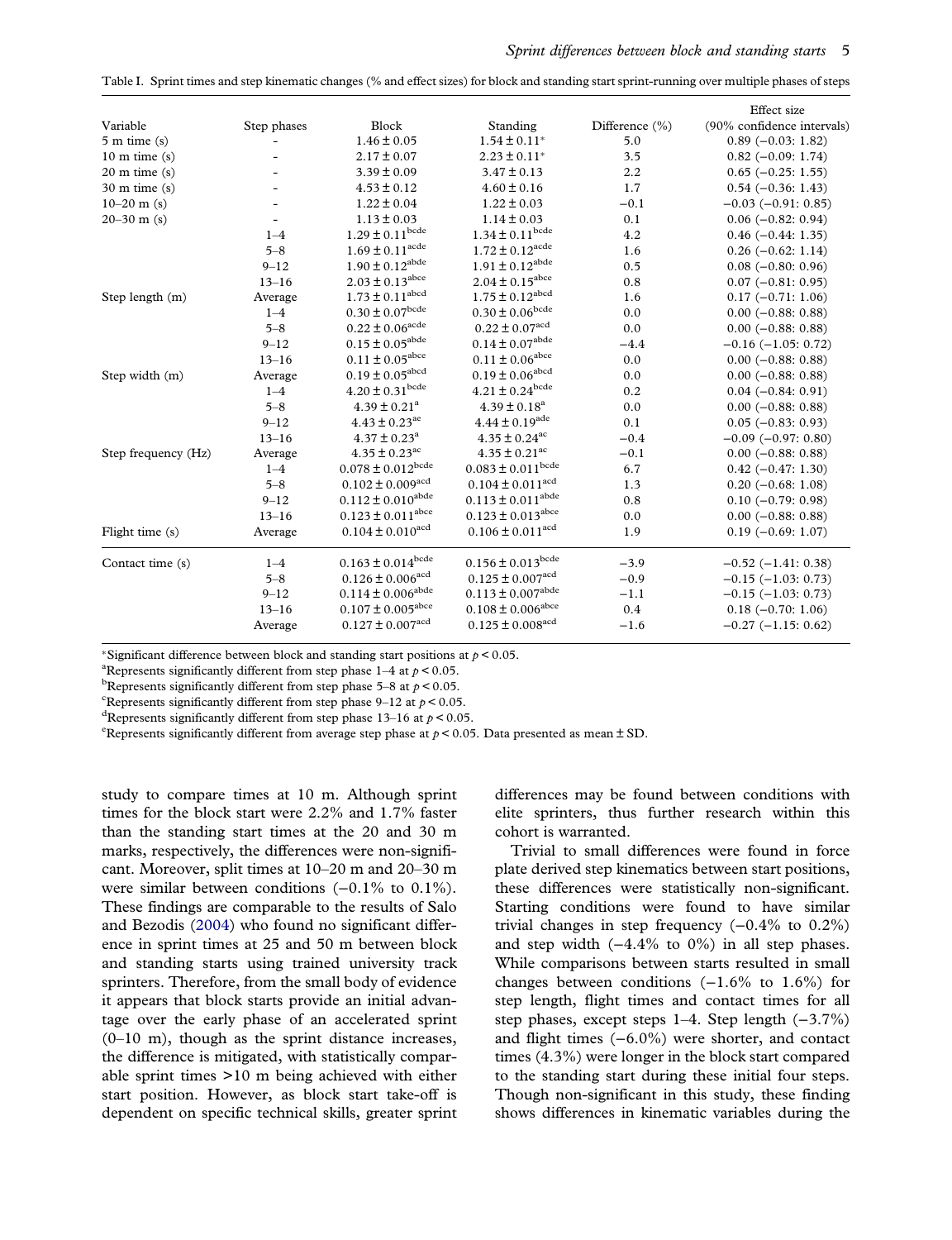#### <span id="page-6-0"></span>6 P. Macadam et al.

|  | Table II. Relative step kinetic changes (% and effect sizes) for block and standing start sprint-running over multiple phases of steps |  |  |  |  |  |  |  |  |  |  |  |  |
|--|----------------------------------------------------------------------------------------------------------------------------------------|--|--|--|--|--|--|--|--|--|--|--|--|
|--|----------------------------------------------------------------------------------------------------------------------------------------|--|--|--|--|--|--|--|--|--|--|--|--|

| Variable<br>Propulsive impulse $(N \cdot s/kg)$                                  | Step phases<br>$1 - 4$<br>$5 - 8$<br>$9 - 12$<br>$13 - 16$<br>Average                                            | Block<br>$0.858 \pm 0.045^{\rm bede}$<br>$0.479 \pm 0.029$ <sup>acd</sup><br>$0.347 \pm 0.025^{\text{abde}}$<br>$0.296 \pm 0.026^{\text{abc}}$<br>$0.495 \pm 0.024$ <sup>acd</sup><br>$-0.039 \pm$<br>$0.019$ bcde<br>$-0.065 \pm$<br>$0.016^{\rm acde}$<br>$-0.114 \pm$                                         | Standing<br>$0.800 \pm 0.041^{*\rm bede}$<br>$0.459 \pm 0.022$ <sup>acd</sup><br>$0.341 \pm 0.026^{\text{abde}}$<br>$0.294 \pm 0.026^{\text{abc}}$<br>$0.473 \pm 0.022$ <sup>acd</sup><br>$-0.034 \pm$<br>$0.013$ bcde<br>$-0.073 \pm$<br>$0.019$ acde<br>$-0.121 \pm$                         | % Difference<br>$-6.8$<br>$-4.2$<br>$-1.6$<br>$-0.8$<br>$-4.4$                         | <b>Effect</b> size<br>(90% confidence intervals)<br>$-1.35$ ( $-2.32$ : $-0.37$ )<br>$-0.78$ ( $-1.70$ ; 0.14)<br>$-0.24$ $(-1.12; 0.65)$<br>$-0.08$ $(-0.96; 0.80)$<br>$-0.08$ $(-0.96; 0.80)$                                                                                               |
|----------------------------------------------------------------------------------|------------------------------------------------------------------------------------------------------------------|------------------------------------------------------------------------------------------------------------------------------------------------------------------------------------------------------------------------------------------------------------------------------------------------------------------|------------------------------------------------------------------------------------------------------------------------------------------------------------------------------------------------------------------------------------------------------------------------------------------------|----------------------------------------------------------------------------------------|-----------------------------------------------------------------------------------------------------------------------------------------------------------------------------------------------------------------------------------------------------------------------------------------------|
| Breaking impulse $(N \cdot s/kg)$<br>Net anterior-posterior impulse (N·s/<br>kg) | $1 - 4$<br>$5 - 8$<br>$9 - 12$<br>$13 - 16$<br>Average<br>$1 - 4$<br>$5 - 8$<br>$9 - 12$<br>$13 - 16$<br>Average | $0.024$ <sup>abde</sup><br>$-0.161 \pm$<br>$0.027$ <sup>abce</sup><br>$-0.095 \pm$<br>$0.016^{\mathrm{abcd}}$<br>$0.819 \pm 0.053$ bcde<br>$0.414 \pm 0.028$ <sup>acd</sup><br>$0.233 \pm 0.020$ <sup>abde</sup><br>$0.135 \pm 0.028$ <sup>abce</sup><br>$0.400 \pm 0.019$ <sup>acd</sup>                        | 0.020 <sup>abde</sup><br>$-0.171 \pm$<br>$0.030$ <sup>abce</sup><br>$-0.100 \pm$<br>$0.017^{\rm abcd}$<br>$0.766 \pm 0.041^{*\text{bcde}}$<br>$0.386 \pm 0.018^{\text{acd}}$<br>$0.220 \pm 0.017^{\text{abde}}$<br>$0.123 \pm 0.032^{\text{abce}}$<br>$0.374 \pm 0.015$ <sup>acd</sup>         | $-13.4$<br>12.4<br>6.0<br>5.9<br>4.9<br>$-6.5$<br>$-6.8$<br>$-5.3$<br>$-8.8$<br>$-6.6$ | $0.31(-0.58:1.19)$<br>$-0.46$ ( $-1.34$ ; 0.44)<br>$-0.32$ ( $-1.20$ ; 0.57)<br>$-0.35$ $(-1.24: 0.54)$<br>$-0.30$ $(-1.19: 0.58)$<br>$-1.12$ ( $-2.06$ : $-0.17$ )<br>$-1.19$ ( $-2.14$ : $-0.24$ )<br>$-0.70$ $(-1.61; 0.21)$<br>$-0.40$ ( $-1.29$ ; 0.49)<br>$-1.52$ ( $-2.52$ : $-0.52$ ) |
| Net medial-lateral impulse $(N·s/kg)$<br>Vertical impulse $(N·s/kg)$             | $1 - 4$<br>$5 - 8$<br>$9 - 12$<br>$13 - 16$<br>Average<br>$1 - 4$<br>$5 - 8$<br>$9 - 12$<br>$13 - 16$<br>Average | $0.283 \pm 0.101$ <sup>bcde</sup><br>$0.165 \pm 0.104$ <sup>acd</sup><br>$0.070 \pm 0.086^{\rm abde}$<br>$0.016 \pm 0.061^{\text{a}bce}$<br>$0.134 \pm 0.078$ <sup>acd</sup><br>$2.301 \pm 0.165^{\rm bc}$<br>$2.221 \pm 0.109$ <sup>ad</sup><br>$2.235 \pm 0.111^a$<br>$2.272 \pm 0.112^b$<br>$2.257 \pm 0.117$ | $0.290 \pm 0.094^{\rm bede}$<br>$0.171 \pm 0.099$ <sup>acd</sup><br>$0.073 \pm 0.083^{\text{abde}}$<br>$0.031 \pm 0.065^{\text{a}bce}$<br>$0.142 \pm 0.080^{\text{acd}}$<br>$2.284 \pm 0.140^{\rm bc}$<br>$2.235 \pm 0.086^a$<br>$2.230 \pm 0.104^a$<br>$2.277 \pm 0.109$<br>$2.256 \pm 0.105$ | 2.5<br>3.8<br>5.2<br>92<br>5.8<br>$-0.7$<br>0.6<br>$-0.2$<br>0.2<br>0.0                | $0.07$ (-0.81: 0.95)<br>$0.06$ ( $-0.82$ ; 0.94)<br>$0.04 (-0.84: 0.92)$<br>$0.24 (-0.64; 1.12)$<br>$0.10$ (-0.78: 0.98)<br>$-0.11$ $(-0.99: 0.77)$<br>$0.14(-0.74:1.02)$<br>$-0.05$ $(-0.93: 0.83)$<br>$0.05$ ( $-0.83$ ; 0.93)<br>$-0.01$ ( $-089: 0.87$ )                                  |

\*Significant difference between block and standing start positions at  $p < 0.05$ .

<sup>a</sup>Represents significantly different from step phase 1–4 at  $p < 0.05$ .

<sup>b</sup>Represents significantly different from step phase 5–8 at  $p < 0.05$ .<br><sup>C</sup>Represents significantly different from step phase 0, 12 at  $p < 0.05$ .

<sup>c</sup>Represents significantly different from step phase 9–12 at  $p < 0.05$ .

<sup>d</sup>Represents significantly different from step phase 13–16 at  $p < 0.05$ .<br><sup>e</sup>Represents significantly different from systems than a base at  $p < 0.05$ .

<sup>e</sup>Represents significantly different from average step phase at  $p < 0.05$ . Data presented as mean  $\pm$  SD.

initial start take-off steps between starting positions. Moreover, these findings in step length are comparable to Salo and Bezodis ([2004](#page-8-0)) who found significant differences between starting positions during the initial two steps, with the block start resulting in a decreased step length compared to the standing start. The greater differences found in the initial four steps between starting conditions are most likely related to the differences in body positions. Given the more upright position and higher centre of gravity in the standing start, athletes are able to achieve a longer step and transition to the next step faster (i.e. less contact time), compared to the block start position. This was highlighted in the data, as the sprint distance increased, the difference between start position kinematics decreased and showed less variance  $( \leq 1.9\%)$  for all variables after the first four steps. This potentially corresponds to the initial effects of the two starting positions

reducing, that is, it could be speculated that by step 5 and beyond, the centre of mass position and angles are largely similar as the athlete is now upright. Given the lack of research into kinematic changes between starting positions, comparable findings are limited, and thus future research is required to further our understanding, particularly regarding body and joint angle kinematics.

Regarding the kinetic comparisons, block starts resulted in greater propulsive impulses over all phases, with a significant increase (6.8%) and large ES found between steps 1–4. Differences between conditions in propulsive impulse decreased as the sprint distance increased. For braking impulse, no significant differences were found overall between conditions with small magnitudes of ES found during all step phases. Therefore, greater net anterior-posterior impulses were found from the block start with larger effect sizes found between the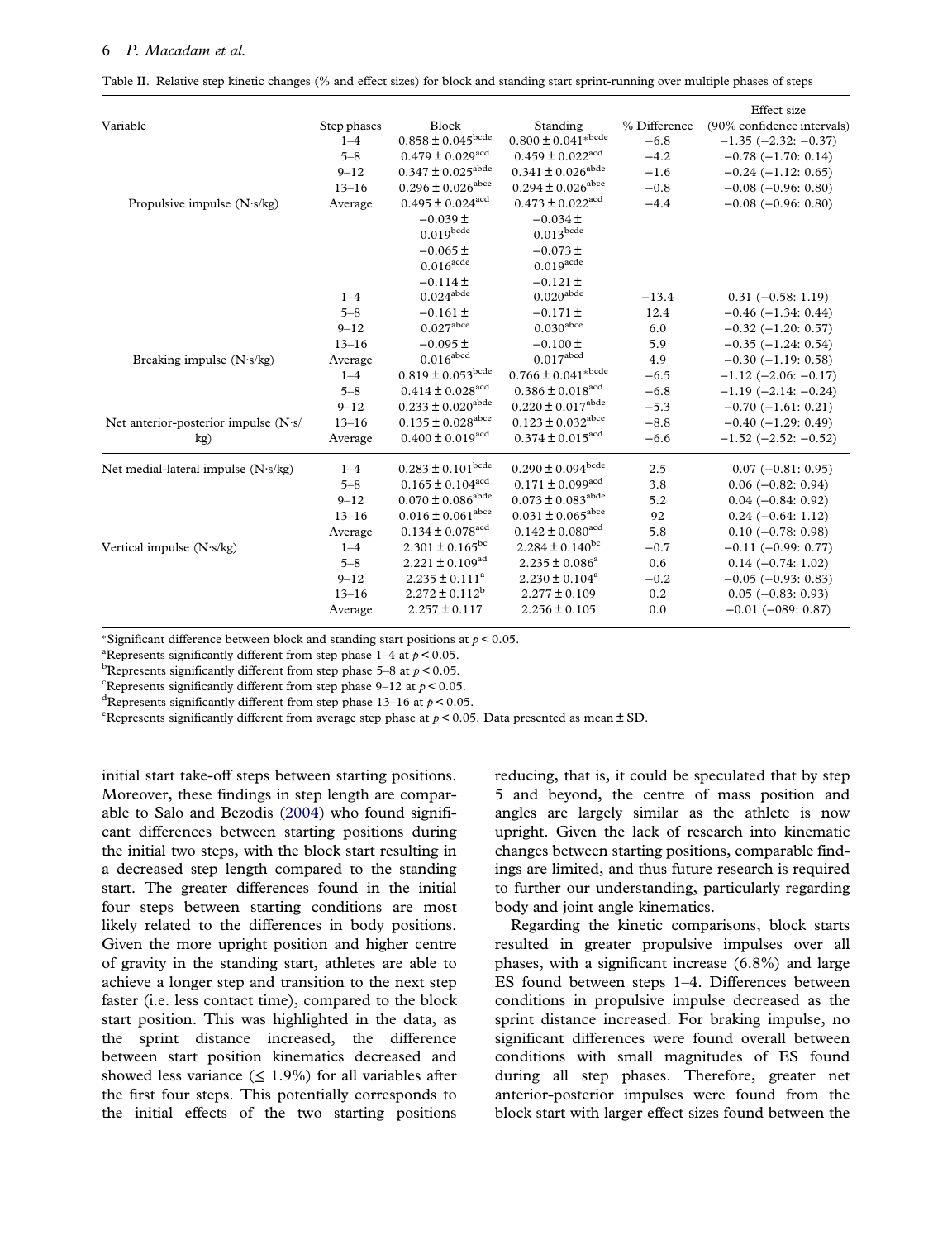<span id="page-7-0"></span>first two step phases, and a large effect size found in average values. Only Slawinski et al. ([2017](#page-8-0)) has compared kinetics between starting positions, finding that maximum power output, and vertical and horizontal GRF were significantly greater in a 3-point crouched start compared to standing starts over the initial 5 m. Block starts enable athletes to extend both legs from a bent position, enabling high amounts of power generation from the hip joint, thus providing greater block-induced power for push-off (Otsuka, Kurihara, & Isaka, [2015](#page-8-0)). Therefore, it can be proposed that block starts enable athletes to extend both legs from a greater bent position than standing starts, which would result in a greater amount of horizontal force of front and rear legs. Moreover, the more forward leaning body position, relative to the horizontal vector, coupled with the longer contact times from a block start over the initial step phases contributing to horizontally oriented forces. These factors may have enabled a greater amount of propulsive impulse to be achieved earlier than a standing start, contributing to greater horizontal velocity. Additionally, the large ES difference in net anteriorposterior impulse favouring the block start likely contributed to the significantly faster 5 and 10 m sprint times. As net anterior-posterior impulse has been found to be an important factor in acceleration performance (Nagahara et al., [2017a;](#page-8-0) Rabita et al., [2015\)](#page-8-0), results from this study indicate that underlying kinetic determinants of accelerated sprinting are optimised when athletes use 4-point block starts compared to standing split-stance starts. However, after the initial two acceleration step phases, no significant differences in kinetics were found with similar split times at 10–20 m and 20–30 m. This could be explained as in both conditions, the athletes are most likely in similar upright positions and horizontal forces attained from the block start are no longer significantly greater. Moreover, it would seem that start positions have minimal effects on medial-lateral and vertical impulse. It appears that starting with blocks has the largest influence on horizontal kinetics and allows for greater horizontal propulsion during the initial phases of accelerated sprinting.

#### Conclusions

In conclusion, block starts enable athletes to produce significantly greater propulsive impulses and net anterior-posterior impulses over the early phases of sprint acceleration, resulting in significantly faster sprint times up to 10 m. Subsequently, as the sprint distance increases beyond 10 m, small differences in kinematics and kinetics were found between starting positions resulting in statistically comparable

sprint times at 20 and 30 m. These findings suggest that block starts enable a greater amount of horizontal force to be applied, possibly due to the body's forward leaning position from the low crouched position, resulting in faster initial acceleration. Therefore, when the goal is to improve initial acceleration performance, practitioners may wish to train athletes from a block start position to improve horizontal force production.

#### Acknowledgements

The authors would like to thank all the subjects for participating in this research and wish to extend our gratitude to Mai Kameda from the National Institute of Fitness and Sports in Kanoya (NIFS) for her assistance with this research.

#### Disclosure statement

No potential conflict of interest was reported by the authors.

#### ORCID

PAUL MACADAM [http://orcid.org/0000-0002-](http://orcid.org/0000-0002-2077-5386) [2077-5386](http://orcid.org/0000-0002-2077-5386) RYU NAGAHARA [http://orcid.org/0000-0001-](http://orcid.org/0000-0001-9101-9759) [9101-9759](http://orcid.org/0000-0001-9101-9759)

#### References

- Bezodis, N. E., Salo, A. I. T., & Trewartha, G. ([2015\)](#page-1-0). Relationships between lower-limb kinematics and block phase performance in a cross section of sprinters. European Journal of Sport Science, 15(2), 118–124.
- Cohen, J. ([1988\)](#page-4-0). Stastical power analysis for the Behavioral Sciences. New York, NY: Routledge Academic.
- Cusick, J. L., Lund, R. J., & Ficklin, T. K. ([2014](#page-2-0)). A comparison of three different start techniques on sprint speed in collegiate linebackers. Journal of Strength and Conditioning Research, 28(9), 2669–2672.
- Debaere, S., Delecluse, C., Aerenhouts, D., Hagman, F., & Jonkers, I. [\(2013](#page-2-0)). From block clearance to sprint running: Characteristics underlying an effective transition. Journal of Sports Sciences, 31(2), 137–149. [doi:10.1080/02640414.2012.722225](https://doi.org/10.1080/02640414.2012.722225)
- Girard, O., Brocherie, F., Morin, J. B., Degache, F., & Millet, G. P. ([2015\)](#page-3-0). Comparison of four sections for analyzing running mechanics alterations during repeated treadmill sprints. Journal of Applied Biomechanics, 31(5), 389–395. [doi:10.1123/](https://doi.org/10.1123/jab.2015-0049) [jab.2015-0049](https://doi.org/10.1123/jab.2015-0049)
- Haugen, T. A., Tønnessen, E., & Seiler, S. K. ([2012](#page-2-0)). The difference is in the start: Impact of timing and start procedure on sprint running performance. Journal of Strength and Conditioning Research, 26(2), 473–479.
- Hopkins, W. G. [\(2002\)](#page-4-0). A scale of magnitudes for effect statistics. A new view of statistics. Retrieved from [https://www.sportsci.](https://www.sportsci.org/resource/stats/effectmag.html) [org/resource/stats/effectmag.html](https://www.sportsci.org/resource/stats/effectmag.html).